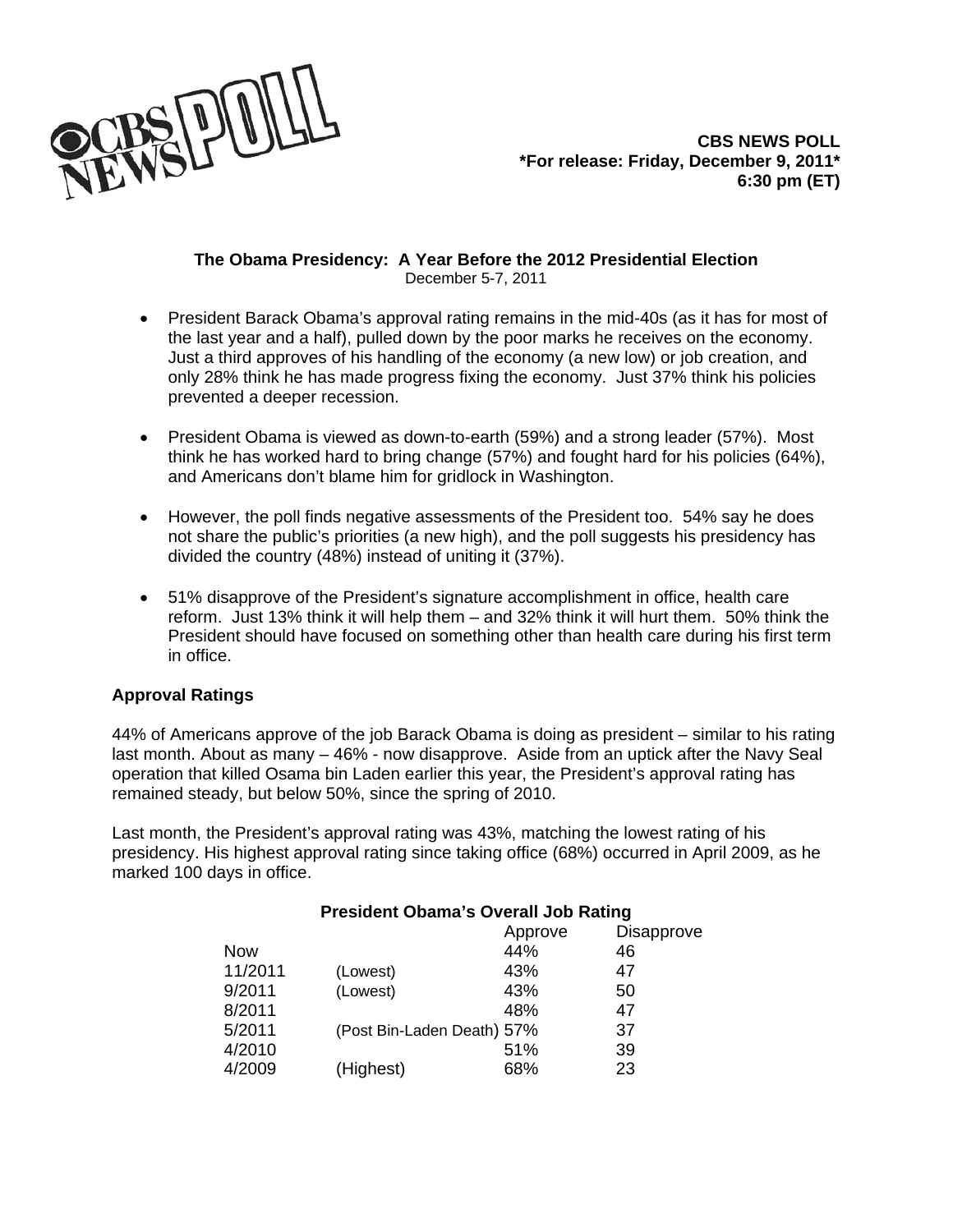As the nation's economy continues to struggle, just 33% of Americans approve of the way President Obama is handling it– the lowest rating of his presidency in CBS News Polls. 60% disapprove. The last time the President's approval rating on the economy was above 40% was in February of this year.

In addition, only 35% approve of his handling of job creation.

Mr. Obama gets slightly better marks on foreign policy (41% approve), and since the death of Osama bin Laden, terrorism has been a strong issue for the President: 57% approve of his handling of that.

## **President Obama's Approval Ratings on…**

|                    | Approve | <b>Disapprove</b> |
|--------------------|---------|-------------------|
| Handling terrorism | 57%     | 31                |
| Foreign policy     | 41%     | 41                |
| Job creation       | 35%     | 58                |
| The economy        | 33%     | 60                |

## **The President on the Issues: The Economy**

Views on the national economy remain very negative: since early 2008, roughly three in four Americans (and sometimes even more) have said the economy is in bad shape. Now, 86% of Americans characterize the economy as at least somewhat bad, including 42% who say it is very bad. Although the national unemployment rate recently dropped below 9% for the first time since 2009, Americans are skeptical that a recovery is on the horizon. Just 21% think the economy is getting better, and 39% think it is getting worse, up from 32% last month.

## **Direction of the Economy**

|               | <b>Now</b> | 11/2011 |
|---------------|------------|---------|
| <b>Better</b> | 21%        | 18%     |
| Worse         | 39         | 32      |
| Same          | 40         | 50      |

When asked if President Obama has made real progress fixing the economy, 68% say he has not. Just 28% say he has.

#### **Has President Obama Made Real Progress Fixing the Economy?**

|     | Total |     | Reps Dems Inds |  |
|-----|-------|-----|----------------|--|
| Yes | 28%   |     | 9% 52% 23%     |  |
| No  | 68    | 89. | 42             |  |

And while 37% say the Obama Administration's policies prevented the country from going into a deeper recession, just under half -- 49% - say those policies did not do that.

## **Did President Obama's Policies Prevent a Deeper Recession?**

|            | Total |    | Reps Dems Inds |     |
|------------|-------|----|----------------|-----|
| Yes        | 37%   |    | 20% 57% 34%    |     |
| No.        | 49.   | 71 | 30             | -50 |
| Don't know | 14    | Q  | 13             | 16. |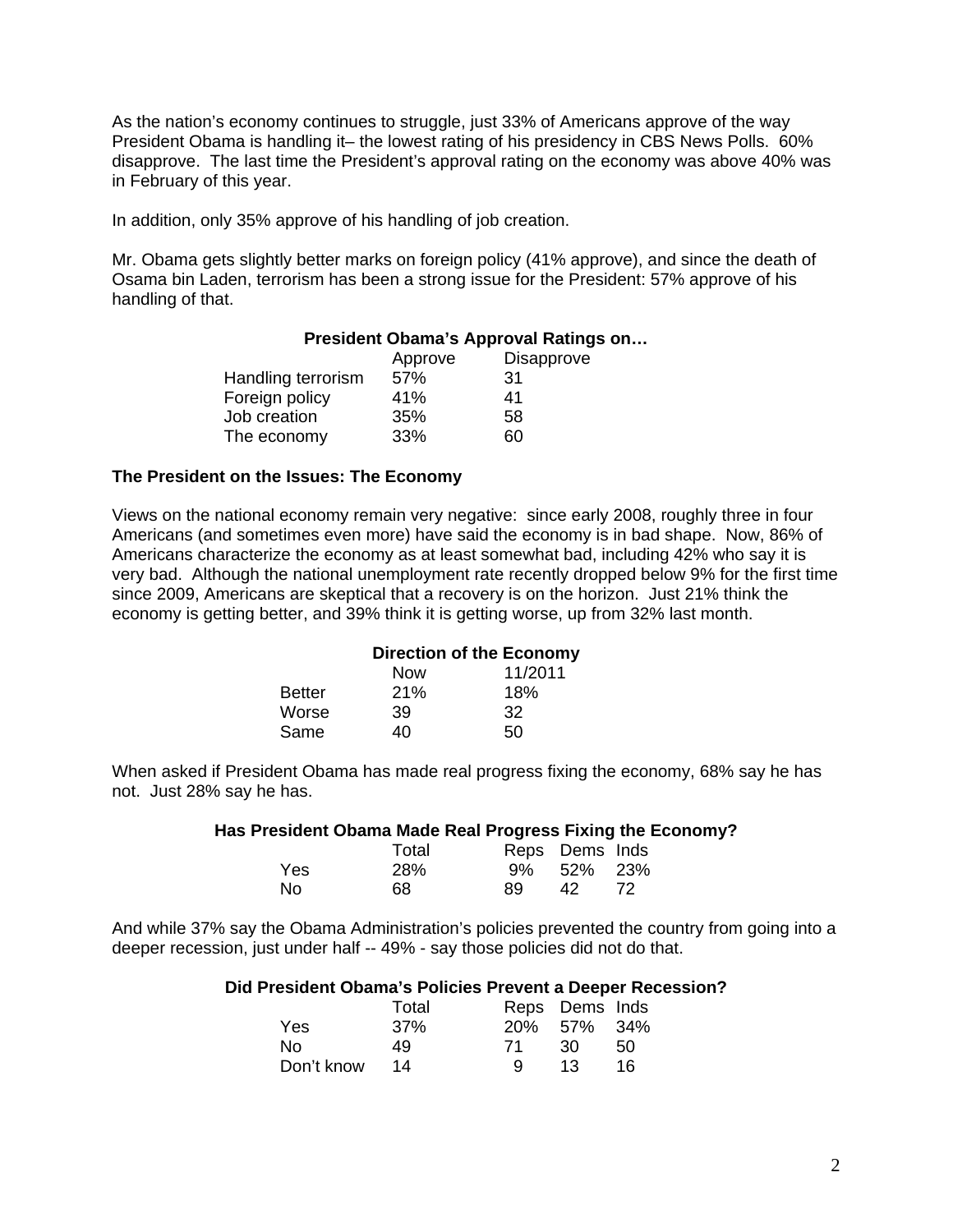In addition, more think the policies of the Obama Administration have mostly favored Wall Street (42%) than mostly favored average Americans (38%).

| Who Do the Policies of the Obama Administration Favor Most? |       |                |    |     |
|-------------------------------------------------------------|-------|----------------|----|-----|
|                                                             | Total | Reps Dems Inds |    |     |
| <b>Wall Street</b>                                          | 42%   | 56% 25%        |    | 44% |
| <b>Average Americans</b>                                    | 38    | 16.            | 64 | 33  |
| Neither (volunteered)                                       | 9     | 18.            |    | a   |

But while they may disapprove of his handling of this issue, few Americans think the President is most to blame for the current state of the nation's economy. When asked to choose between the Bush Administration, the Obama administration, Wall Street, and Congress, more Americans blame the Bush Administration (22%) or Congress (16%) than Wall Street (12%) or President Obama (12%), though 24% volunteer that a combination of all four is to blame.

|                            | <b>Blame for the Condition of the Economy</b> |        |        |        |
|----------------------------|-----------------------------------------------|--------|--------|--------|
|                            | <b>Now</b>                                    | 9/2011 | 6/2011 | 9/2010 |
| <b>Bush administration</b> | <b>22%</b>                                    | 22%    | 26%    | 37%    |
| Congress                   | 16                                            | 15     | 11     | 11     |
| <b>Wall Street</b>         | 12                                            | 16     | 25     | 21     |
| Obama administration       | 12                                            | 12     | 8      | 5      |
| Someone else               |                                               | 8      | 8      | 8      |
| All of them/combination    | 24                                            | 23     | 19     | 15     |

## **The President: Qualities and Characteristics**

Despite an approval rating in the 40s, Americans appear to have a positive impression of President Obama on some personal measures. A 57% majority views the President as a strong leader, similar to the percentage in a September poll -- but that figure has declined significantly since he took office. Democrats (85%) and independents (57%) say Barack Obama has strong qualities of leadership, while 67% of Republicans disagree.

| Does Pres. Obama Have Strong Qualities of Leadership? |            |        |        |        |         |        |
|-------------------------------------------------------|------------|--------|--------|--------|---------|--------|
|                                                       | <b>Now</b> | 9/2011 | 2/2011 | 1/2010 | 10/2009 | 2/2009 |
| Yes                                                   | 57%        | 57%    | 62%    | 70%    | 72%     | 85%    |
| <b>No</b>                                             | 39         | 39     | 34     | 28     | 24      | 10     |

59% of Americans describe the President as down-to-earth, and just a third says he is aloof. Democrats and independents see him as down-to-earth, while more than half of Republicans perceive the President as aloof.

|  | Do You Think of President Obama as? |
|--|-------------------------------------|
|  |                                     |

|               | Total |     | Reps Dems Inds |     |
|---------------|-------|-----|----------------|-----|
| Down-to-earth | 59%   |     | 35% 87% 56%    |     |
| Aloof         | -32   | 53. | - 1 O          | -34 |

The President is also seen as a fighter: two thirds of Americans think Barack Obama fights hard for his policies; just 26% say he doesn't. More than half of Republicans think President Obama fights hard for his policies.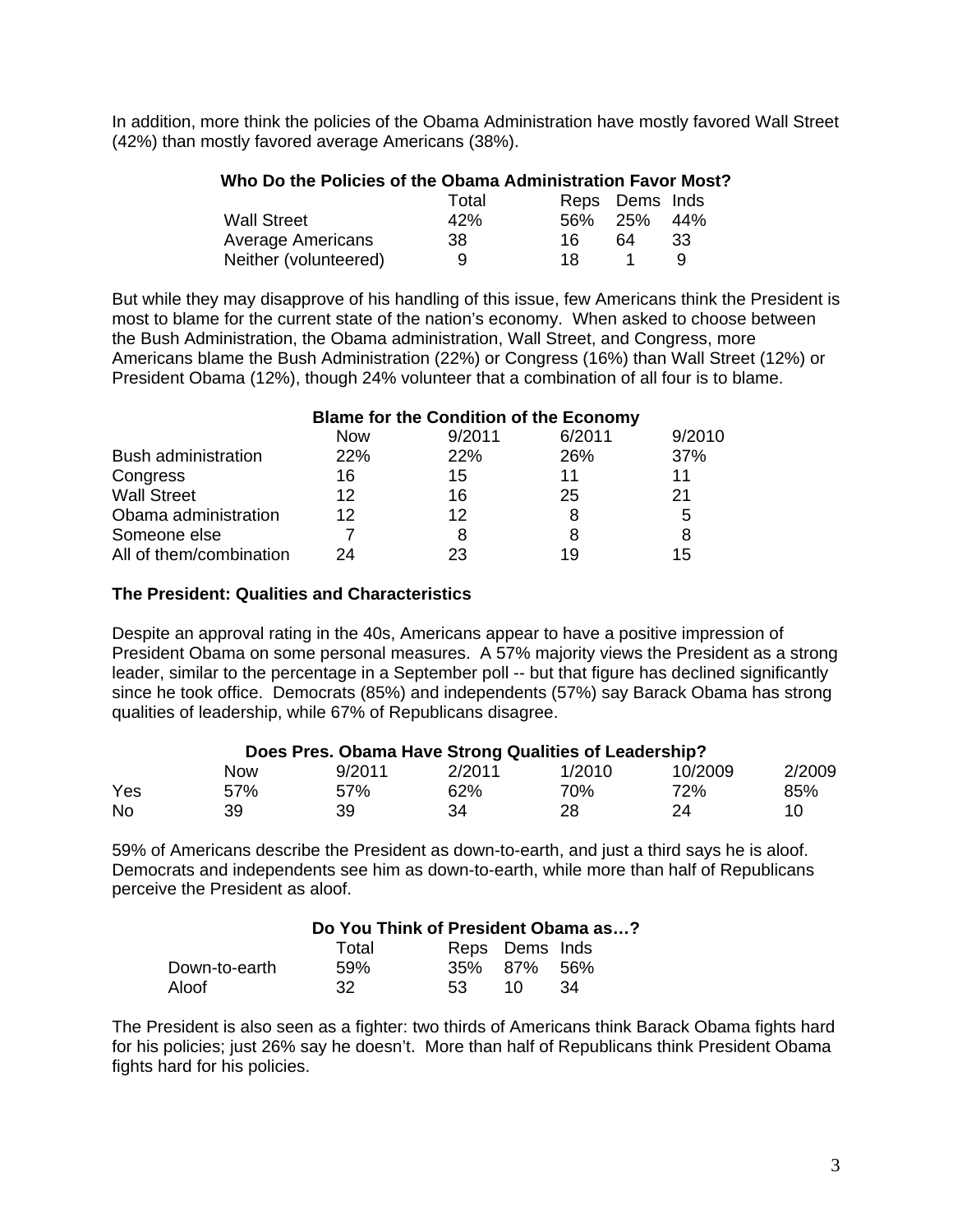# **Does President Obama Fight Hard for his Policies?**

|     | Total | Reps Dems Inds |        |      |
|-----|-------|----------------|--------|------|
| Yes | 64%   | 55% 75% 63%    |        |      |
| Nο  | 26    | - 35           | - 18 - | - 27 |

Bringing change and uniting Americans were central elements of Barack Obama's presidential campaign four years ago. Today, most Americans think he has worked hard to bring about change (57%), but fewer (37%) think his presidency has united the country. There are partisan differences on these measures also.

|                                   | Do You Think President Obama Has |     |                |     |
|-----------------------------------|----------------------------------|-----|----------------|-----|
|                                   | Total                            |     | Reps Dems Inds |     |
| Worked hard to bring about change | 57%                              | 39% | 79%            | 53% |
| Mostly just talked about it       | 38                               | 57  | 18             | 40  |
| Brought groups together           | 37%                              | 21% | 54%            | 35% |
| Divided them                      | 48                               | 67  | 33             | 48  |

And most Americans do not think the President's priorities for the country are in line with theirs. 54% say President Obama doesn't share their priorities, while 41% think he does. This is the public's most negative assessment on this question since Barack Obama assumed office. Again, the public divides along partisan lines: 73% of Democrats say he shares their priorities, while 79% of Republicans say he does not.

| Does Pres. Obama Share Your Priorities for the Country? |  |
|---------------------------------------------------------|--|
|---------------------------------------------------------|--|

|     | <b>Now</b> | 4/2011 | 1/2011 | 5/2010 | 10/2009 | 2/2009 |
|-----|------------|--------|--------|--------|---------|--------|
| Yes | 41%        | 43%    | 42%    | 45%    | 58%     | 65%    |
| No  | 54         | 53     | 52     | 47     | 38      | 28     |

# **Health Care**

Americans remain skeptical of one of the major legislative achievements of Barack Obama's first term as president: the 2010 health care reform law. 51% of Americans disapprove of the law, including a third who strongly disapprove, while just 35% approve either somewhat or strongly. More Americans have disapproved than approved of the law since it was passed in March 2010.

| Views of the Health Care Reform Law |     |        |        |         |        |
|-------------------------------------|-----|--------|--------|---------|--------|
|                                     | Now | 6/2011 | 2/2011 | 10/2010 | 3/2010 |
| Approve                             | 35% | 37%    | 33%    | 39%     | 32%    |
| <b>Disapprove</b>                   | 51  | 48     | 51     | 43      | 53     |

Only 13% of Americans think the new health care reform law will mostly help them personally; most either think it will hurt them (32%) or not have much of an effect (46%). Most Republicans think it will hurt them (53%), while most Democrats think it will have no effect on them personally (51%).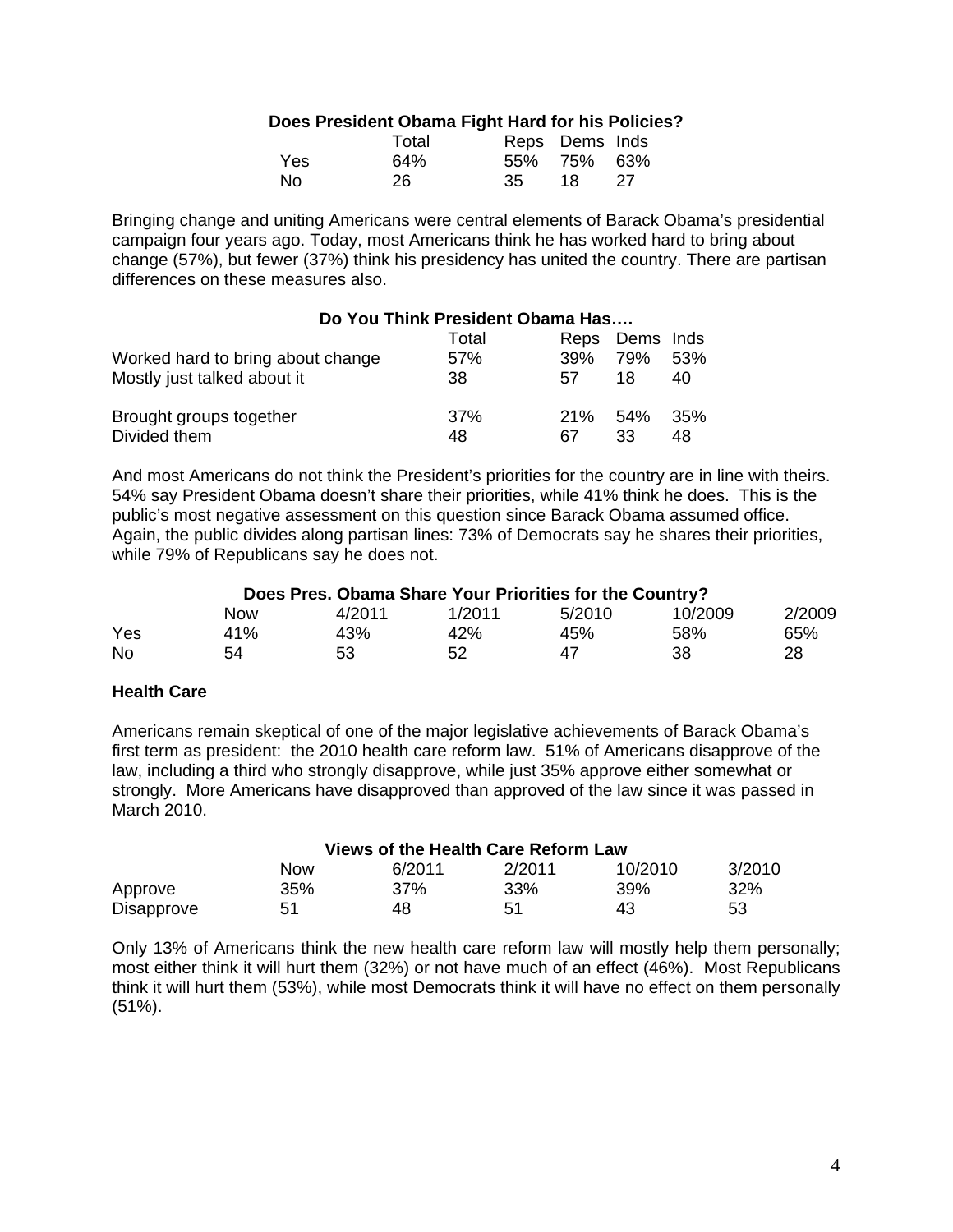## **How Will the Health Care Reform Law Affect You Personally?**

|           | Total |     | Reps Dems Inds |     |
|-----------|-------|-----|----------------|-----|
| Help      | 13%   |     | 2% 25% 12%     |     |
| Hurt      | -32   | -53 | - 15           | -32 |
| No effect | 46    | 40. | .51            | 46  |

What's more, half of all Americans think President Obama should have focused his priorities elsewhere during his first term in office, though 43% think he did the right thing in trying to reform the health care system. Most Republicans think he should have focused on other things, and most Democrats think he did the right thing. Independents are more divided.

#### **Should President Obama Have Focused on Health Care in His First Term?**

|     | Total |     | Reps Dems Inds |    |
|-----|-------|-----|----------------|----|
| Yes | 43%   |     | 20% 67% 41%    |    |
| No. | 50    | 76. | - 29           | 48 |

#### **Looking Ahead to 2012**

Americans continue to be unhappy with the direction the country is headed in: Three in four think the country is off on the wrong track. Just one in five thinks it is headed in the right direction.

## **Direction of the Country**

| <b>Right direction</b> | 21% |
|------------------------|-----|
| Wrong track            | 75  |

With nearly a year to go before the presidential election, 41% of Americans think President Obama has performed his job well enough to be elected to a second term, but 54% don't think so. Not surprisingly, most Democrats think Mr. Obama deserves to be re-elected, while most Republicans do not.

## **Does President Obama Deserve to Be Re-elected?**

|      |    | Total Reps Dems Inds |          |  |
|------|----|----------------------|----------|--|
| Yes. |    | 41% 7% 77% 37%       |          |  |
| No.  | 54 |                      | 91 19 55 |  |

As the President gears up for his re-election campaign, 66% of Americans say they do not have a clear idea of what he wants to accomplish in a second term; just a third say they do. Fewer than half of Democrats say they have a clear idea of what the President wants to accomplish if re-elected.

## **Do You Have a Clear Idea Of What Pres. Obama Wants to Accomplish If Re-elected?**

|                  | Total | Reps Dems Inds |     |
|------------------|-------|----------------|-----|
| Clear idea       | 32%   | 22% 46% 29%    |     |
| Not a clear idea | 66    | .52            | -69 |

Compared to other recent two-term presidents, President Obama's 44% approval rating is only slightly below Bill Clinton's at this point in time in his presidency (47%), but it is 14 points lower than Ronald Reagan's was in late 1983. George W. Bush's approval rating, at 52% in December 2003, was also higher than Mr. Obama's.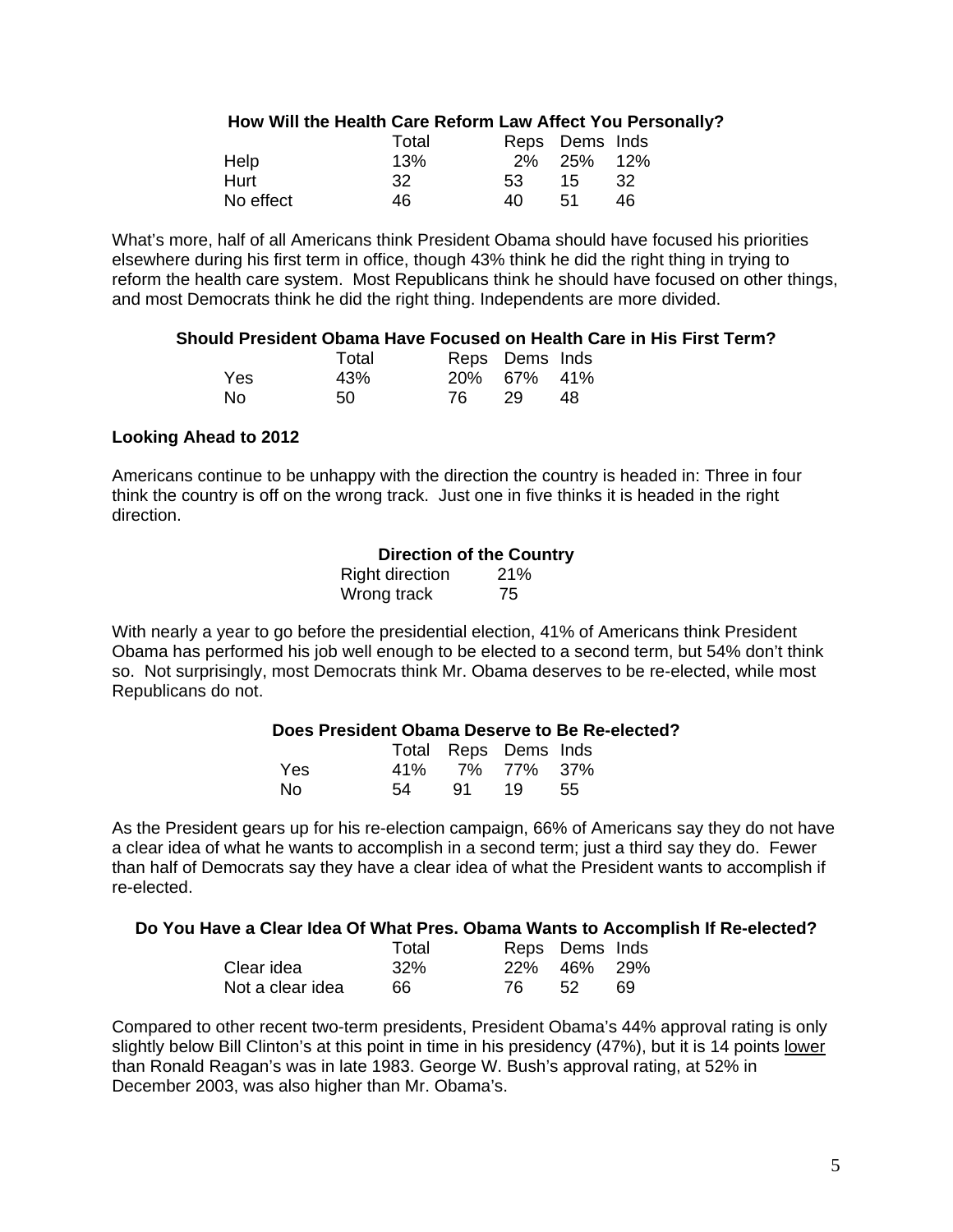Comparisons to modern one-term presidents are mixed. President Obama's approval rating is lower than President George H. W. Bush's in November 1991, but President Bush's approval rating dropped precipitously during 1992. In contrast, President Obama's current approval rating is much higher than the 30% Jimmy Carter received in late 1979.

| <b>Presidential Job Approval Ratings</b> |               |         |         |             |         |         |
|------------------------------------------|---------------|---------|---------|-------------|---------|---------|
|                                          | <b>Barack</b> | G.W.    | Bill    | G.H.W.      | Ronald  | Jimmy   |
|                                          | Obama         | Bush    | Clinton | <b>Bush</b> | Reagan  | Carter  |
|                                          | <b>Now</b>    | 12/2003 | 12/1995 | 11/1991     | 11/1983 | 11/1979 |
| Approve                                  | 44%           | 52%     | 47%     | 51%         | 58%     | 30%     |
| Disapprove                               | 46            | 40      | 40      | 37          | 30      | 50      |

After nearly three years in the White House, 52% of Americans say President Obama's performance in office has been about what they expected, but 35% feel his time in office has been disappointing. Few Americans – even among Democrats -- say he has exceeded their expectations.

|                      | President Obama's Job Performance So Far |     |                |     |
|----------------------|------------------------------------------|-----|----------------|-----|
|                      | Total                                    |     | Reps Dems Inds |     |
| About as expected    | 52%                                      | 48% | 61%            | 49% |
| Worse than expected  | 35                                       | 48  | 19             | 38  |
| Better than expected | 10                                       | ર   | 1 Q            | я   |

# **Congressional Gridlock**

Congress' job approval rating is far lower than the President's. 82% of Americans disapprove of the job Congress is doing, while 11% approve - just two percentage points above the all-time low of 9% recorded last month.

|                   | <b>Job Rating of Congress</b> |         |         |
|-------------------|-------------------------------|---------|---------|
|                   | <b>Now</b>                    | 11/2011 | 10/2011 |
| Approve           | $11\%$                        | 9%      | $9\%$   |
| <b>Disapprove</b> | 82                            | 83      | 84      |

When it comes to the difficulties in reaching agreements and passing legislation in Congress, Americans put more of the blame on the Republicans in Congress than Barack Obama and the Democrats. 42% blame Republicans more, while just 26% blame President Obama and the Democrats, though 22% volunteer both are equally to blame.

| Who Do You Blame for Gridlock in Washington? |       |    |                |     |
|----------------------------------------------|-------|----|----------------|-----|
|                                              | Total |    | Reps Dems Inds |     |
| Republicans in Congress                      | 42%   | 9% | 76%            | 39% |
| <b>Barack Obama and Democrats</b>            | 26    | 59 |                | 20  |
| Both (volunteered)                           | 22.   | 26 | 10             | 28  |

\_\_\_\_\_\_\_\_\_\_\_\_\_\_\_\_\_\_\_\_\_\_\_\_\_\_\_\_\_\_\_\_\_\_\_\_\_\_\_\_\_\_\_\_\_\_\_\_\_\_\_\_\_\_\_\_\_\_\_\_\_\_\_\_\_\_\_\_

This poll was conducted by telephone from December 5-7, 2011 among 856 adults nationwide. Phone numbers were dialed from samples of both standard land-line and cell phones. The error due to sampling for results based on the entire sample could be plus or minus three percentage points. The error for subgroups may be higher. This poll release conforms to the Standards of Disclosure of the National Council on Public Polls.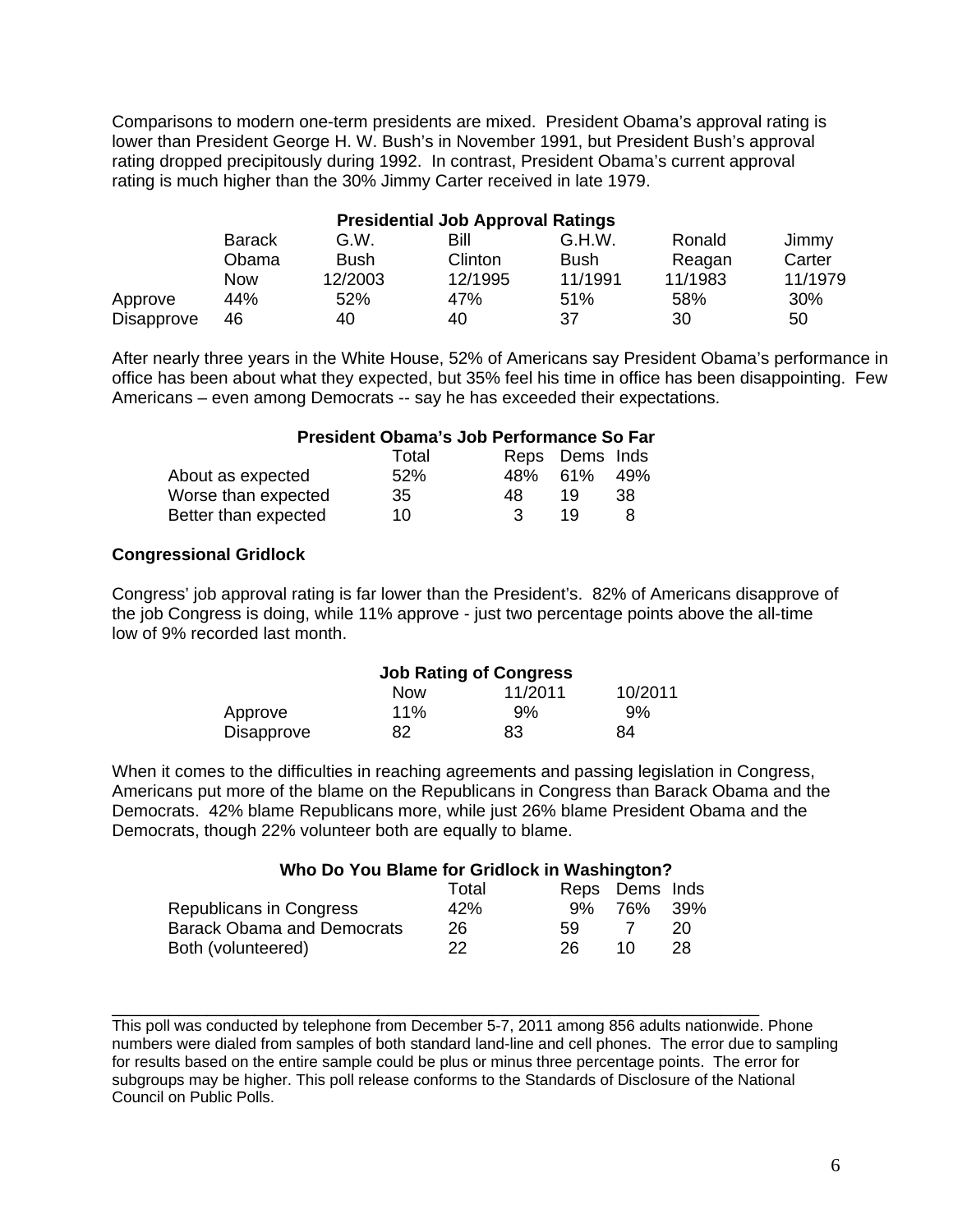#### **CBS NEWS POLL The Obama Presidency: A Year Before the 2012 Presidential Election December 5-7, 2011**

q1 Do you approve or disapprove of the way Barack Obama is handling his job as President?

|            |       |     | ** TOTAL RESPONDENTS **<br>*** Party ID *** |     |        |
|------------|-------|-----|---------------------------------------------|-----|--------|
|            | Total | Rep | Dem                                         | Ind | Nov11a |
|            | ిన    | နွ  | ୫                                           | ႜ   | နွ     |
| Approve    | 44    |     | 77                                          | 41  | 43     |
| Disapprove | 46    | 79  | 14                                          | 47  | 47     |
| DK/NA      | 10    | 10  | 9                                           | 12  | 10     |
|            |       |     |                                             |     |        |

q2 Do you feel things in this country are generally going in the right direction or do you feel things have pretty seriously gotten off on the wrong track?

|                 |     |    |           |     | Nov11b |
|-----------------|-----|----|-----------|-----|--------|
| Right direction |     |    | 36        | 1 Q | 15.    |
| Wrong track     | 75. | 92 | 59        | 76  | 76     |
| DK/NA           | 4   |    | $\perp$ 5 | ь.  |        |

q3 Do you approve or disapprove of the way Barack Obama is handling foreign policy?

|            |                |    |    |     | Nov11a |
|------------|----------------|----|----|-----|--------|
| Approve    | 4 <sup>1</sup> | 16 | 64 | 39  | 45     |
| Disapprove | 4 <sup>1</sup> | 66 |    | 42  | 41     |
| DK/NA      | 18             | 18 |    | 1 Q | 14     |

q4 Do you approve or disapprove of the way Barack Obama is handling the economy?

| Approve    |    |    | - - |
|------------|----|----|-----|
| Disapprove | 88 | 66 | 6 C |
| DK/NA      |    |    |     |

q5 Do you approve or disapprove of the way Barack Obama is handling the threat of terrorism?

| Approve    | ັ |    |   |    |    |
|------------|---|----|---|----|----|
| Disapprove |   | 54 | ᅩ | 29 | 40 |
| DK/NA      |   | -- | ↳ |    |    |

q6 Do you approve or disapprove of the way Barack Obama is handling job creation?

|            |    |   |    |     | Oct11a1 |
|------------|----|---|----|-----|---------|
| Approve    | 35 |   | 60 | ر ر | 35      |
| Disapprove | 58 |   | 30 | 62  | 58      |
| DK/NA      |    | b |    |     |         |

#### q7-8 BLANK

q9 Do you approve or disapprove of the way Congress is handling its job?

|            |    |  |                          | Nov11a |  |
|------------|----|--|--------------------------|--------|--|
| Approve    |    |  |                          | u      |  |
| Disapprove | 82 |  |                          | 83     |  |
| DK/NA      |    |  | $\overline{\phantom{a}}$ |        |  |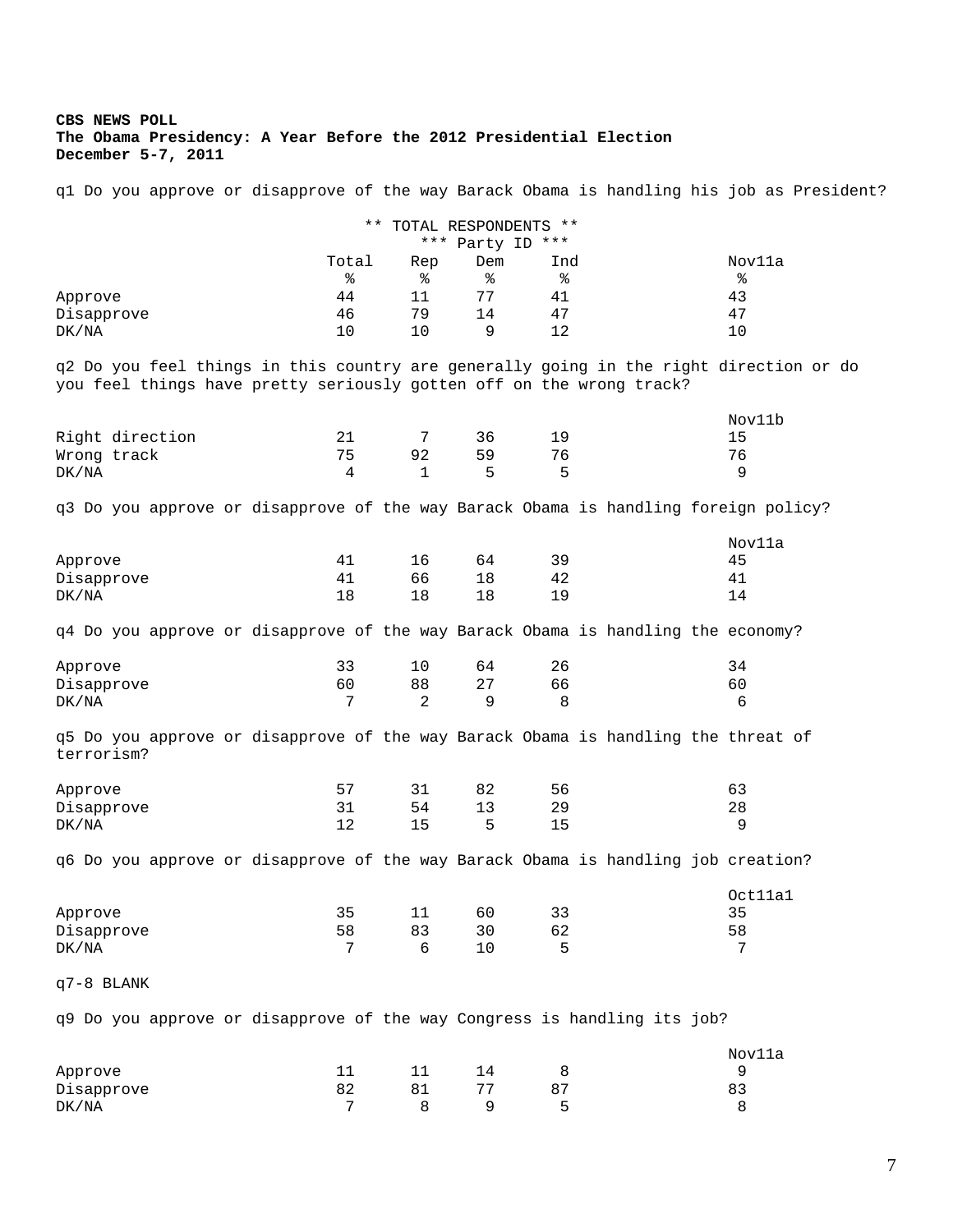q10 So far, has Barack Obama's performance in office been better than you expected, worse than you expected, or about what you expected?

|                                                                                                                                                                                                                     |              | ** TOTAL RESPONDENTS ** |                |                  |                                                                                           |
|---------------------------------------------------------------------------------------------------------------------------------------------------------------------------------------------------------------------|--------------|-------------------------|----------------|------------------|-------------------------------------------------------------------------------------------|
|                                                                                                                                                                                                                     |              |                         |                | *** Party ID *** |                                                                                           |
|                                                                                                                                                                                                                     | Total        | Rep                     | Dem            | Ind              | Sep11a                                                                                    |
|                                                                                                                                                                                                                     | နွ           | နွ                      | နွ             | နွ               | ႜ                                                                                         |
| Better than expected                                                                                                                                                                                                | 10           | 3                       | 19             | 8                | 8                                                                                         |
| Worse than expected                                                                                                                                                                                                 | 35           | 48                      | 19             | 38               | 34                                                                                        |
| About what expected                                                                                                                                                                                                 | 52           | 48                      | 61             | 49               | 55                                                                                        |
| DK/NA                                                                                                                                                                                                               | 3            | 1                       | 1              | 5                | 3                                                                                         |
| q11 Do you think Barack Obama has performed his job as president well enough to deserve<br>re-election, or don't you think so?                                                                                      |              |                         |                |                  |                                                                                           |
| Deserves re-election                                                                                                                                                                                                | 41           | 7                       | 77             | 37               |                                                                                           |
| Does not deserve re-election                                                                                                                                                                                        | 54           | 91                      | 19             | 55               |                                                                                           |
| DK/NA                                                                                                                                                                                                               | 5            | 2                       | 4              | 8                |                                                                                           |
| q12 How would you rate the condition of the national economy these days? Is it very<br>good, fairly good, fairly bad, or very bad?                                                                                  |              |                         |                |                  |                                                                                           |
|                                                                                                                                                                                                                     |              |                         |                |                  | Nov11a                                                                                    |
| Very good                                                                                                                                                                                                           | $\mathbf{1}$ | 1                       | $\mathbf{1}$   | $\mathbf{1}$     | 1                                                                                         |
| Fairly good                                                                                                                                                                                                         | 12           | 4                       | 21             | 11               | 12                                                                                        |
| Fairly bad                                                                                                                                                                                                          | 44           | 36                      | 49             | 46               | 41                                                                                        |
| Very bad                                                                                                                                                                                                            | 42           | 59                      | 28             | 41               | 45                                                                                        |
| DK/NA                                                                                                                                                                                                               | $\mathbf{1}$ | 0                       | 1              | $\mathbf{1}$     | 1                                                                                         |
|                                                                                                                                                                                                                     |              |                         |                |                  | q13 Do you think the economy is getting better, getting worse, or staying about the same? |
| Better                                                                                                                                                                                                              | 21           | 8                       | 35             | 19               | 18                                                                                        |
| Worse                                                                                                                                                                                                               | 39           | 53                      | 26             | 38               | 32                                                                                        |
| Same                                                                                                                                                                                                                | 40           | 38                      | 38             | 42               | 50                                                                                        |
| DK/NA                                                                                                                                                                                                               | 0            | 1                       | 1              | 1                | 0                                                                                         |
| q14 BLANK                                                                                                                                                                                                           |              |                         |                |                  |                                                                                           |
| q15 Who do you think is mostly to blame for the current state of the nation's economy--<br>the Bush administration, the Obama administration, Wall Street and financial<br>institutions, Congress, or someone else? |              |                         |                |                  |                                                                                           |
|                                                                                                                                                                                                                     |              |                         |                |                  | Sep11b                                                                                    |
| Bush administration                                                                                                                                                                                                 | 22           | 6                       | 39             | 21               | 22                                                                                        |
| Obama administration                                                                                                                                                                                                | 12           | 26                      | $\overline{a}$ | 11               | 12                                                                                        |
| Wall St. & financial inst.                                                                                                                                                                                          | 12           | 9                       | 14             | 12               | 16                                                                                        |
| Congress                                                                                                                                                                                                            | 16           | 19                      | 14             | 16               | 15                                                                                        |
| Someone else                                                                                                                                                                                                        | 7            | 7                       | 4              | 10               | 8                                                                                         |
| All of the above (Vol.)                                                                                                                                                                                             | 12           | 15                      | 7              | 14               | 10                                                                                        |
| Combination (Vol.)                                                                                                                                                                                                  | 12           | 11                      | 12             | 13               | 13                                                                                        |
| Don't know/No answer                                                                                                                                                                                                | 7            | 7                       | 8              | 3                | 4                                                                                         |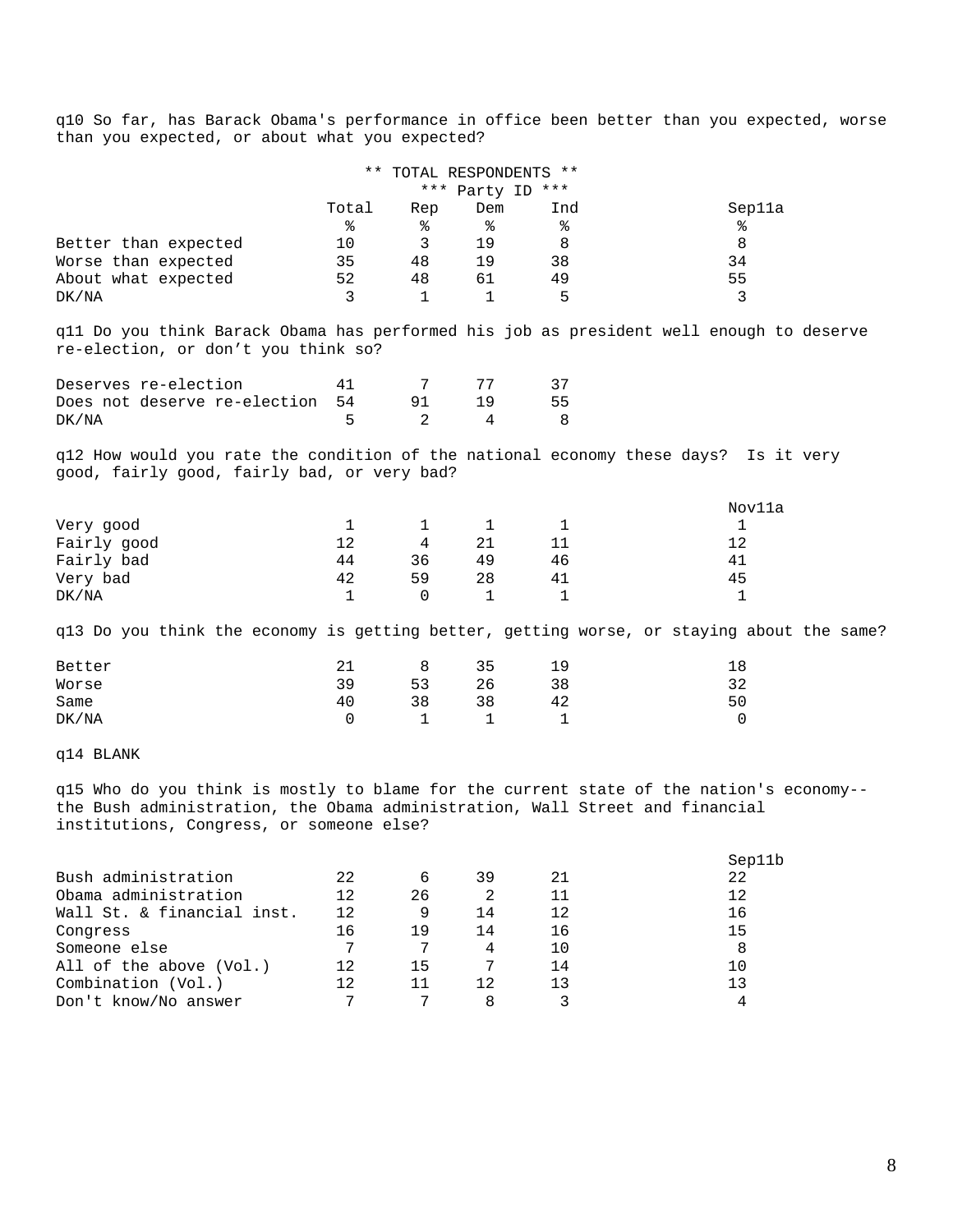q16 Since he took office, has Barack Obama made real progress in fixing the economy or hasn't he made real progress in fixing the economy?

|                           | ** TOTAL RESPONDENTS ** |     |                  |     |        |
|---------------------------|-------------------------|-----|------------------|-----|--------|
|                           |                         |     | *** Party ID *** |     |        |
|                           | Total                   | Rep | Dem              | Ind | Sep11b |
|                           | ిన                      | °   | °                | °   | ిక     |
| Made real progress        | 28                      |     | 52               | 23  | 25     |
| Hasn't made real progress | 68                      | 89  | 42               | 72  | 69     |
| DK/NA                     |                         |     |                  | h   | h      |

q17 Do you think the policies of the Obama Administration prevented the country from going into a deeper recession, or have the policies of the Obama Administration not had that effect?

| Did     |    | 20 | 57 |    |
|---------|----|----|----|----|
| Did not | 49 |    | 30 | 50 |
| DK/NA   |    |    |    | 16 |

q18 Do you think the policies of the Obama administration have mostly favored those on Wall Street or mostly favored the average American?

| Wall Street      |    | 56 | 25 | 44 |
|------------------|----|----|----|----|
| Average American | 38 | 16 | 64 | スス |
| Both (Vol.)      |    |    |    |    |
| Neither (Vol.)   |    |    |    |    |
| DK/NA            |    |    |    |    |

q19-21 BLANK

q22 Do you think Barack Obama has strong qualities of leadership, or not?

| Has                  |     | 28      | 85    |     |                |
|----------------------|-----|---------|-------|-----|----------------|
| Does not have        | 39. |         | 67 12 | -40 |                |
| Don't know/No answer |     | 4 5 3 3 |       |     | $\overline{a}$ |

q23 Do you think Barack Obama has the same priorities for the country as you have, or doesn't he?

|                      |    |    |         |    | Apr11a |
|----------------------|----|----|---------|----|--------|
| Yes                  | 41 |    | 16 73   | 33 |        |
| No                   | 54 | 79 | 23      | 60 |        |
| Don't know/No answer |    |    | 5 5 4 7 |    |        |

q24 Regardless of your opinion of Barack Obama, do you think he has worked hard to bring about change, or has he mostly just talked about it?

| Worked hard          | 57 |    | 53 |
|----------------------|----|----|----|
| Mostly talked        |    | 57 | 40 |
| Don't know/No answer |    |    |    |

q25 So far, do you think Barack Obama's presidency has brought different groups of Americans together, or do you think it has divided them?

|                         |    |    | Jan10b |
|-------------------------|----|----|--------|
| Brought groups together |    | 54 | 50     |
| Divided them            | 48 |    |        |
| Don't know/No answer    |    |    |        |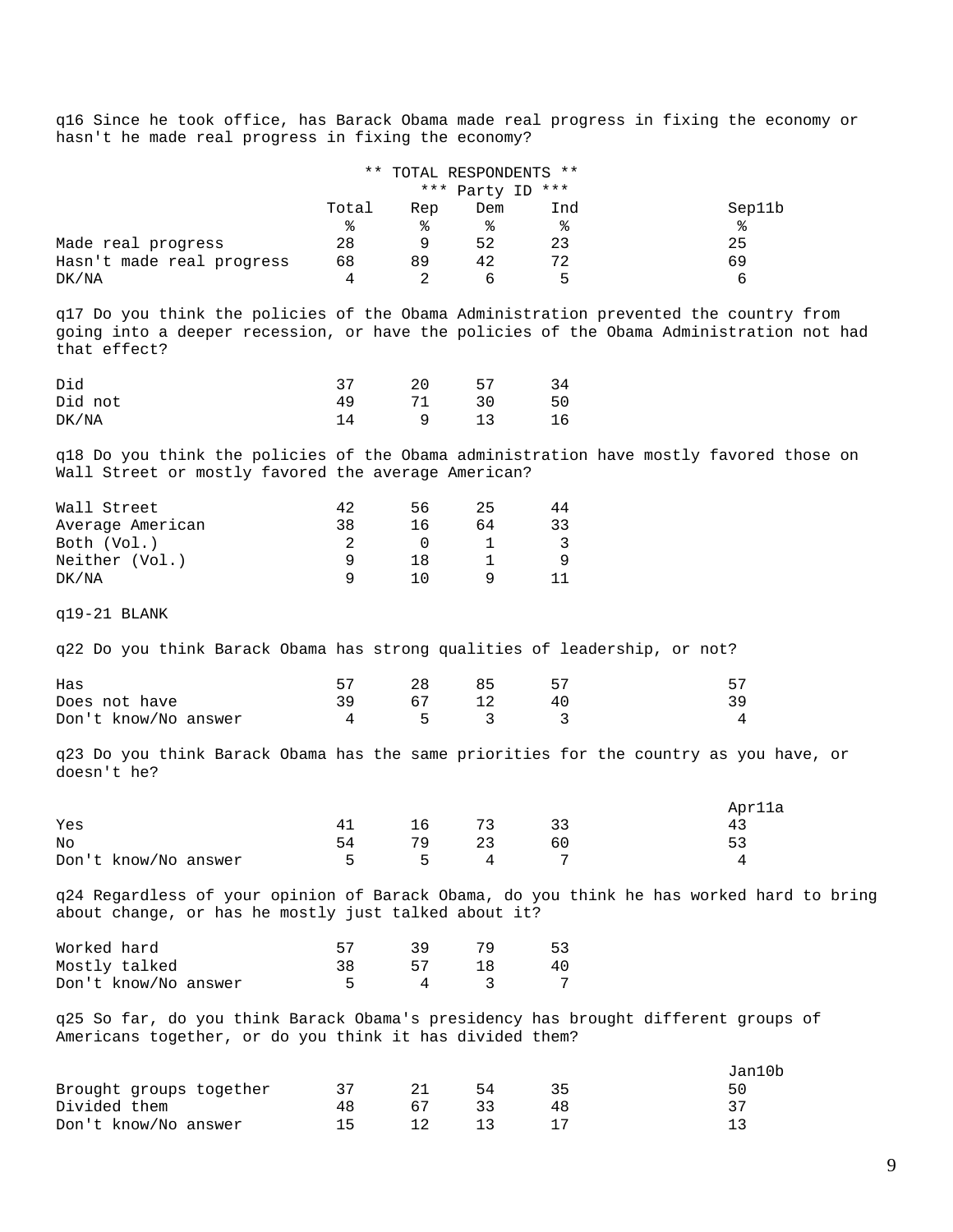q26 Regardless of your opinion about the health care law enacted last year, do you think Barack Obama did the right thing in trying to reform the healthcare system during his first term in office, or do you think he should have focused his priorities elsewhere?

|                 |       | ** TOTAL RESPONDENTS ** |              |     |
|-----------------|-------|-------------------------|--------------|-----|
|                 |       |                         | *** Party ID | *** |
|                 | Total | Rep                     | Dem          | Ind |
|                 | ిన    | °≈                      | °≈           | ႜ   |
| Right thing     | 43    | 20                      | 67           | 41  |
| Focus elsewhere | 50    | 76                      | 29           | 48  |
| DK/NA           | 7     |                         |              |     |

q27 Do you have a clear idea of what Barack Obama wants to accomplish if he were elected to a second term as President, or not?

| Clear idea |                  |  | 22 | 46 |    |
|------------|------------------|--|----|----|----|
|            | Not a clear idea |  | 76 | 52 | 69 |
| DK/NA      |                  |  |    |    |    |

q28 In his dealings with Congress, do you think Barack Obama fights hard for his policies, or don't you think he does?

| Fights for policies | 64 | 55. | 75 | 63  |
|---------------------|----|-----|----|-----|
| Does not            |    | 35  |    | -27 |
| DK/NA               |    |     |    |     |

q29 In general do you think of Barack Obama as down-to-earth or do you think of him as aloof?

| Down-to-earth | 59 | マヒ |  |
|---------------|----|----|--|
| Aloof         |    | 53 |  |
| DK/NA         |    |    |  |

q30-31 BLANK

q32 These days, who do you blame more for the difficulties in reaching agreements and passing legislation in Congress -- the Republicans in Congress or Barack Obama and the Democrats in Congress?

| Republicans in Congress    | 42  |    | 76. | -39 |
|----------------------------|-----|----|-----|-----|
| Barack Obama and Democrats | 26  | 59 |     | 20  |
| Both (Vol.)                |     | 26 | 10  | 28  |
| Don't know/No answer       | ו ו |    |     |     |

q33-34 BLANK

q35 From what you've heard or read, do you approve or disapprove of the health care law that was enacted last year? (If Approve, ask:) Do you strongly approve or somewhat approve? (If Disapprove, ask:) Do you somewhat disapprove or strongly disapprove?

|                     |    |     |     |     | Jun11a |
|---------------------|----|-----|-----|-----|--------|
| Strongly approve    |    |     | 26  |     | 14     |
| Somewhat approve    | 23 |     | 35  |     | 23     |
| Somewhat disapprove | 16 | ר ו |     | 1 9 | 15     |
| Strongly disapprove | 35 | 62  |     | 36  | 33     |
| DK/NA               | 14 |     | 1 Q | 15  | 15     |